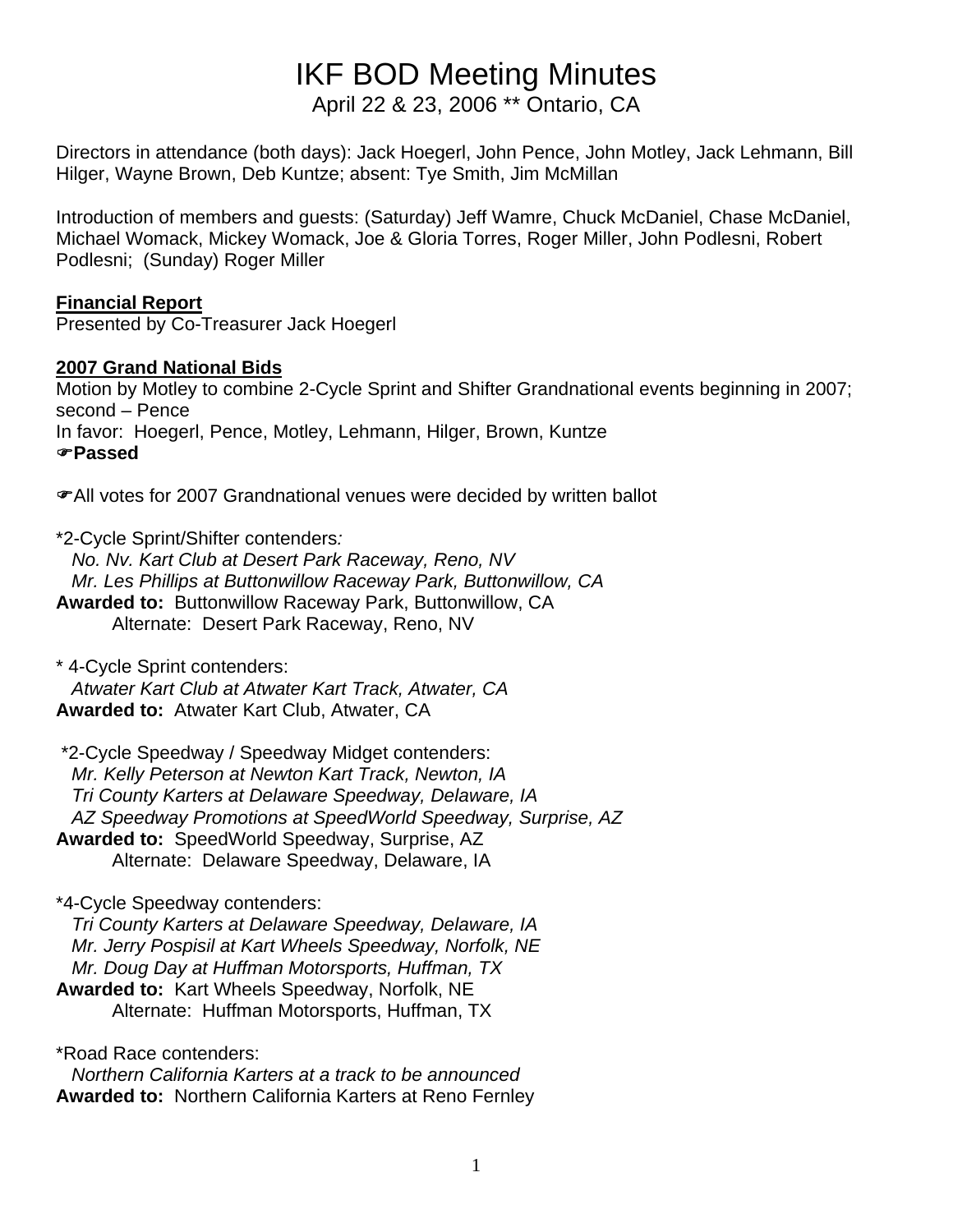#### **Proposals Submitted by Kuntze:**

1. Proposal to change 100.1.2 Insured Events: Add: All IKF Novice Competitor Members in road race, participating at an IKF insured event, may have their yellow card signed toward the issuance of their IKF road race license.

*Reason:* these competitors are participating under IKF insurance and follow IKF Technical Rules and Regulations. IKF currently honors experience from KART and WKA, and should honor competitors gaining experience under IKF guidelines.

Seconds: Hoegerl, Brown

2. New: 100.1.2.1 Combined Races/Series. Should an IKF club/track/promoter host another series/event in conjunction with their Regional Event, all class rules and technical information must be submitted to IKF for approval. All competitors and spectators of the event are to be IKF insured. *Reason:* to allow tracks/promoters to host other series along with their IKF races to help cover costs. Seconds: Brown, Motley

3. Proposal to change 100.1.3 IKF Regional Events last sentence from: All competitors must be IKF members To: All competitors competing in the IKF National, Regional or approved Local Option classes must be IKF members. Other classes will be classified under 100.1.2 Insured Events. *Reason***:** to allow those competing in local option classes the option to be or not be IKF members. These classes are not competing for national/regional points. And more importantly to allow tracks/promoters to hosts other series along with their IKF races to help cover costs. Add to section 101.2.6 Seconds: Brown,Motley

4. Proposal to delete: 104.17.4 In addition to having a qualified IKF Road race license, a competitor desiring to compete at a Road Race National must have participated in three (3) Road Race events, since last year's Road Race Grand Nationals and will be allowed to participate in all classes offered. Then add to: 104.17.5 If an entrant's name does not appear on the list verifying the 3 race requirement, that entrant will not be allowed to participate in the Grand National event. EXCEPTION: A waiver or as outlined in 104.17.5.1 for Road Race.

104.17.5.1 For Road Race an entrant to the IKF Grand Nationals must be an IKF member by May 1<sup>st</sup> and submit to the IKF office/Road Race Committee chairman racing qualifications (and license fee if applicable) for approval for a Road Race License. Upon approval the competitor may enter the Road Race Grand Nationals. Gridding for these entrants will be after the Preferred Positions (see 311.3). Reason: to bring more racers to the IKF Road Race Grand Nationals. More racers are needed to ensure a profitable event for the host club. This proposal also takes into effect qualifications of experienced racers who may not necessarily be road racers, but are more than qualified to compete. Seconds: Brown, Motley

#### **Submitted by Pence:**

5. In all Divisions, any class that does not have min 3 entries in 2 consecutive GN shall be removed from the GN list Seconds: Hoegerl, Motley

6. In RR, any class that is chosen not to be run at 3 consecutive GN shall be removed from the GN list (excluding Junior classes) Seconds: Kuntze, Brown

7. Any TAG motor that is not represented in the Grand Nationals, Tag division or Road Race for 3 consecutive years be dropped from the TAG motor list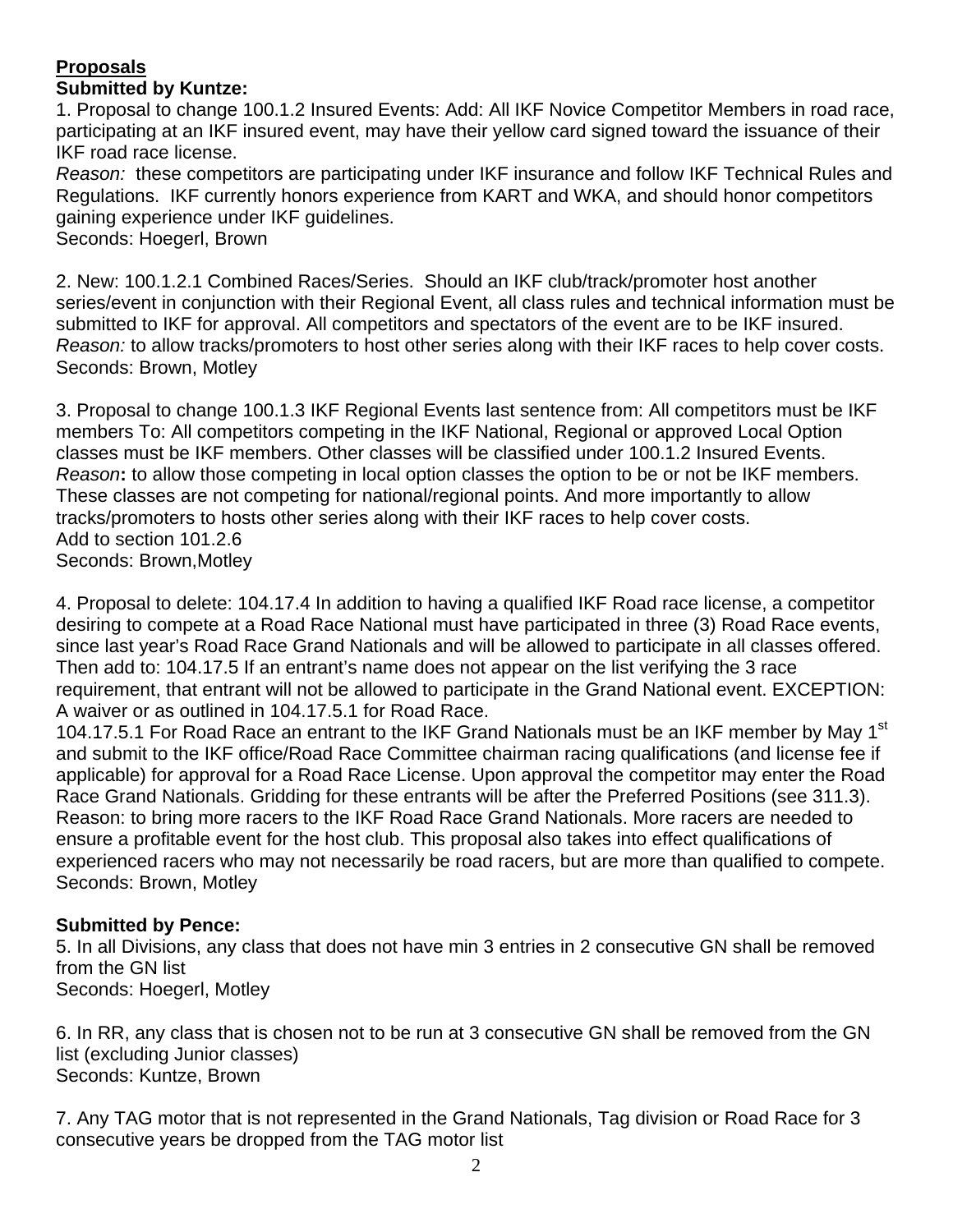Seconds: Brown, Motley

8. In 4 Cycle Speedway, allow Animal (with weight to be determined) in Masters class Seconds: Hilger, Brown

#### **Submitted by Hoegerl:**

9. Remove note at end of Section 402 of Speedway classes that states: No water-cooled engines allowed in 2-cycle Speedway classes.

Reason: To allow the introduction of classes with water-cooled engines that are the current trend.

Seconds: Brown, Hilger

10. Remove two sentences in Section 617.12 Ignition, Yamaha: Ignition keys must fill slots in crankshaft and flywheel. Key width shall be .115 min. No-Go. Replace with: Key is required, but is a non-tech item.

Reason: This will put IKF in line with other organizations. Seconds: Brown, Kuntze

11. Add to Section 603 general notes covering all 2-cycle engines, No ceramic ball or any type of exotic design main bearings permitted. Remove wording non-tech throughout 600 section.

Reason, Current type of main bearings are not failing, and this will reduce the expense of racing. Seconds: Brown, Motley

#### **Submitted by Motley:**

12. Adopt JICA (Junior Intercontinental A) and ICA (Intercontinental A) as Regional Championship Classes (2-Cycle Sprint). This will bring us in line with all the other major organizations. Seconds: Hoegerl, Brown

#### **Submitted by Hilger:**

13. In 4-Cycle Speedway, allow Animal Limited (with weight to be determined) in SLS class. Seconds: Hoegerl, Pence

#### **Submitted by Pence:**

14. In section 304.3 add Gas-Gas 250 to list of approved engines for ICE, subject to technical approval. Seconds: Motley, Kuntze

15. Replace verbiage from 651.3 with verbiage from 675.14 Seconds: Pence, Brown

#### **Motions**

Motion by Pence to add 306.3.4: Drivers faring and all attachments, including mirrors, must fit within the specified drivers faring dimension for that class. Second – Kuntze In favor: Hoegerl, Pence, Hilger, Brown, Kuntze Abstain: Motley )**Passed**

Motion by Motley to waive punches for the 2006 Shifter Grandnationals (this is a one-time waiver only). Contract provisions have been amended to include sanction fees from 1 to 99 entries. Second – Pence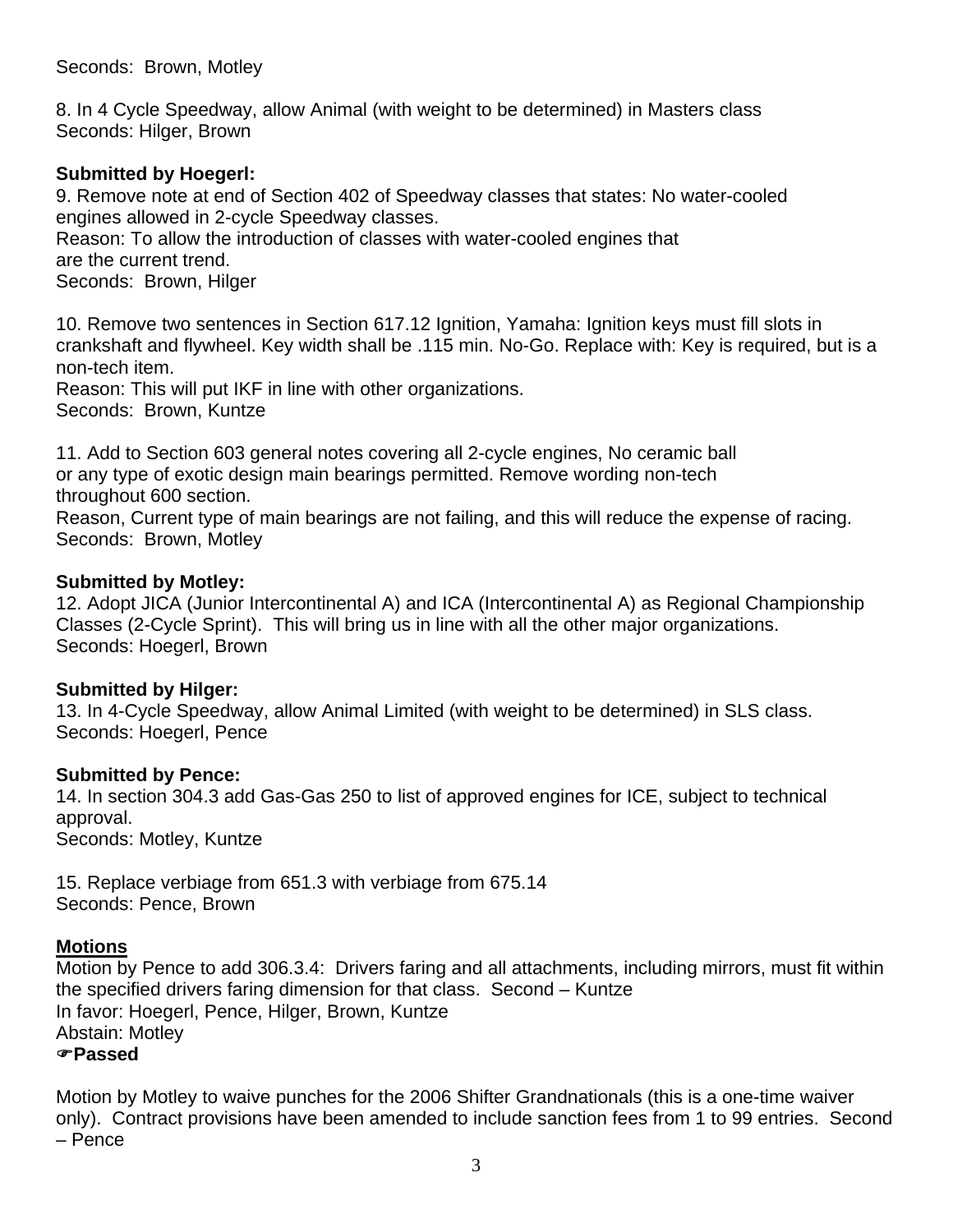#### In favor: Hoegerl, Motley, Hilger, Pence, Brown Abstain: Kuntze

#### )**Passed**

Pence will be the IKF Director in Charge for this event; Motley will be the Club designated tech inspector as well as the IKF designated Tech Director.

Motion by Kuntze to change 304.1.6 to read "8 oz" instead of "4 oz". Second – Pence In favor: Hoegerl, Pence, Motley, Hilger, Brown, Kuntze )**Passed**

Motion by Kuntze, to amend 302.15.2 to read: 4 Stroke, single cylinder, engines up to 450 cc are allowed. Engines allowed are: Honda CRF, Yamaha YZ. OEM parts only. After market rod/valve/valve spring assembly allowed. Cranks may be balanced. Stock stroke maintained and valve size must be maintained. Starter assembly may be removed and plugged. Engines may be modified to allow for use of external electrical starter. Carburetor open, max venture size of 42mm. Exhaust system open, but must meet IKF noise limit of 95 DB. Second – Pence In favor: Pence, Motley, Hilger, Brown, Kuntze Opposed: Hoegerl )**Passed**

Motion by Kuntze, at 275.3.2 (s/b 275.5.3.2) Add: Auxiliary starter penalty does not apply as this is National Cup not TAG. Second – Pence In favor: Hoegerl, Pence, Motley, Hilger, Brown, Kuntze )**Passed**

Motion by Motley to approve the following Tech Manual Clarifications: 765.21 (s/b 675.21) Add: See Rotax Challenge Rules (add website) except as noted. 675.2 Add: Only intake silencer adapter 10771-C is permitted. Part #10770 is not permitted. 676.5.3 Add: Only intake silencer adapter 10771-C is permitted. Part #10770 is not permitted. Delete "See Section 603.1.3" Second - Kuntze In favor: Hoegerl, Pence, Motley, Hilger, Brown, Kuntze )**Passed** 

Motion by Motley to approve a request from Rob Niles re: 2006 2-Cycle Sprint Grand National schedule change: Formula Y/C Heavy will be moved to Friday and IKF TaG will be moved to Sunday. Second – Pence In favor: Hoegerl, Pence, Motley, Hilger, Brown, Kuntze )**Passed**

Motion by Motley to remove the word "sanctioned" from 100.1.3. Second – Kuntze In favor: Motley, Brown, Kuntze Abstain: Hilger, Hoegerl, Pence )**Passed**

Motion by Brown: a) to delete 275.1.8.2; b) at 306.9.6.3 change: Auxiliary starting: if auxiliary starter (i.e. not on-board starter) is used, the penalty will be starting at the end of the class when using a rolling start. If a standard start is used, karts using auxiliary starters will be gridded at the rear of the class. Anyone using auxiliary starters not at the rear of the class will be penalized two finishing positions; c) at 302.15.1.5 Replace with same verbiage. Second – Motley. In favor: Motley, Brown, Kuntze, Hoegerl, Hilger, Pence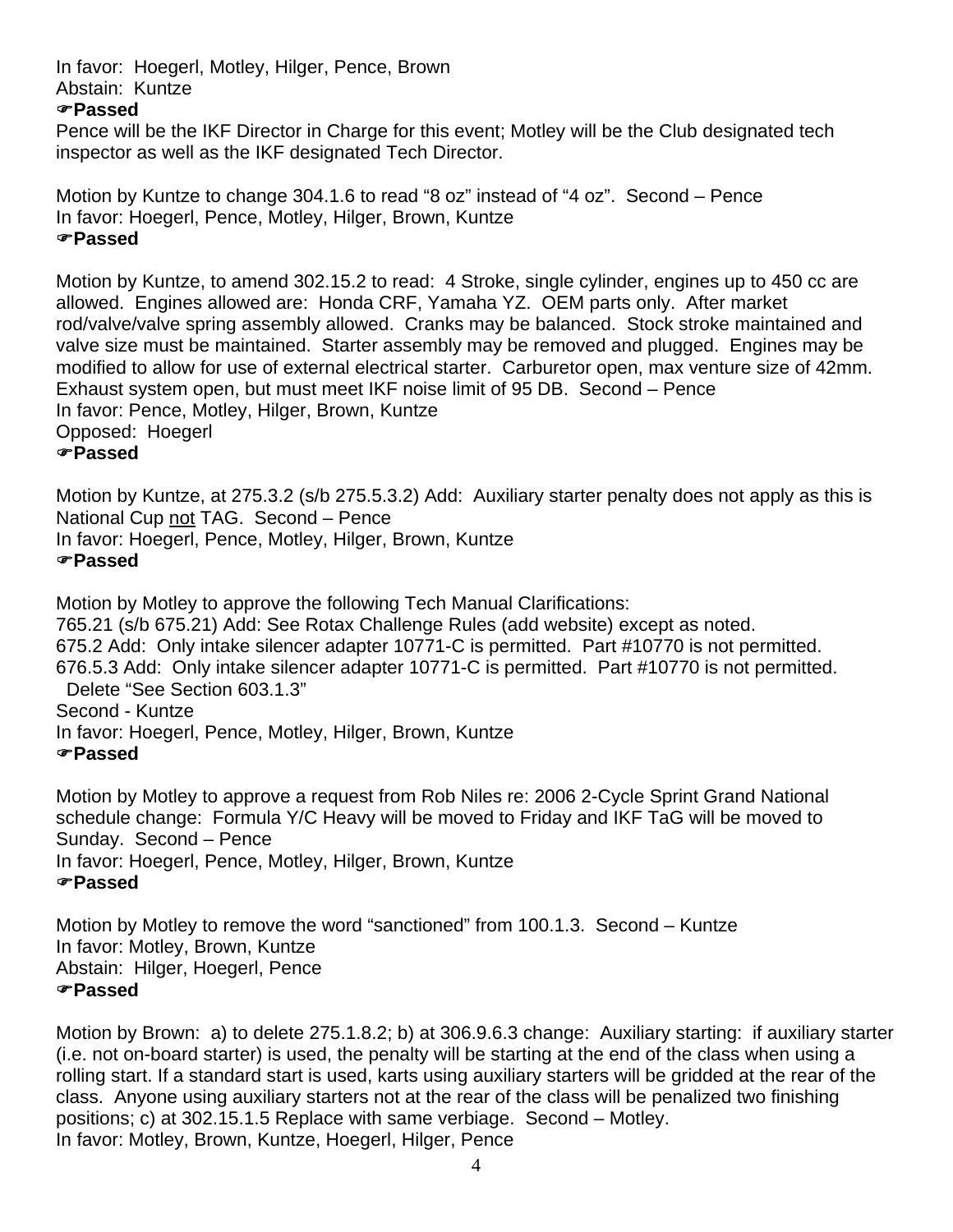## )**Passed**

Motion by Pence, strike last sentence of 105.1.6.3.5. Add at the end of the paragraph: Neck collar must be used per manufacturers recommendations. Second – Kuntze. In favor: Motley, Brown, Kuntze, Hoegerl, Hilger, Pence

#### )**Passed**

Motion by Brown, Add Section103.1.3: IKF Committee Responsibilities and Objectives:

- 1) Committee members should be accessible to IKF members at IKF events and over the phone or email. Visit with members in his or her region and discuss changes needed or ways to improve IKF rules and procedures.
- 2) Provide these suggestions or changes to the committee for discussion and input as soon as possible (at least one week prior to agenda cut off date.) After committee discussion, the chairman should call for a vote on the issues presented. If passed by a majority, the issue may be presented to the Board of Directors at the next meeting or by email or fax voting procedure, if applicable.
- 3) Chairman should always be in contact with committee members.
- 4) Members should be active and respond to all correspondence submitted by chairman and other committee members.
- 5) Chairman may reserve the right to deny an issue that may be detrimental to IKF policy and financial status.
- 6) Chairman should provide a report for the January, April and October board meetings.

In favor: Motley, Brown, Kuntze, Hoegerl, Hilger, Pence

#### )**Passed**

Motion by Motley, to approve the following statement:

# IFK Sprint Tire RFP

IKF intends to publish an RFP (Request for Proposals) to interested tire manufacturers and importers within the next 30 days.

This will be for a "spec" tire for sprint racing in 4-Cycle, 2-Cycle, TAG, Rotax and Shifter Kart competition, for a period of two years beginning in January 2007, with a possible extension for another three years. IKF will also consider a spec tire or manufacturer for 2007 Speedway Grandnational events.

Full details will be available on the IKF website outlining the submission requirements.

It is intended that the following issues, among others will be considered in evaluating submissions:

- 1) Retail price
- 2) Experience and performance of manufacturer/importer
- 3) Availability record
- 4) Wear characteristics
- 5) Performance compared to existing spec tire(s)
- 6) Financial contribution to IKF and its programs: National, Regional and local

An application fee for submissions will be required with additional fees to be assessed for any testing mandated.

Second – Kuntze

In favor: Motley, Brown, Kuntze, Hoegerl, Hilger, Pence

)**Passed**